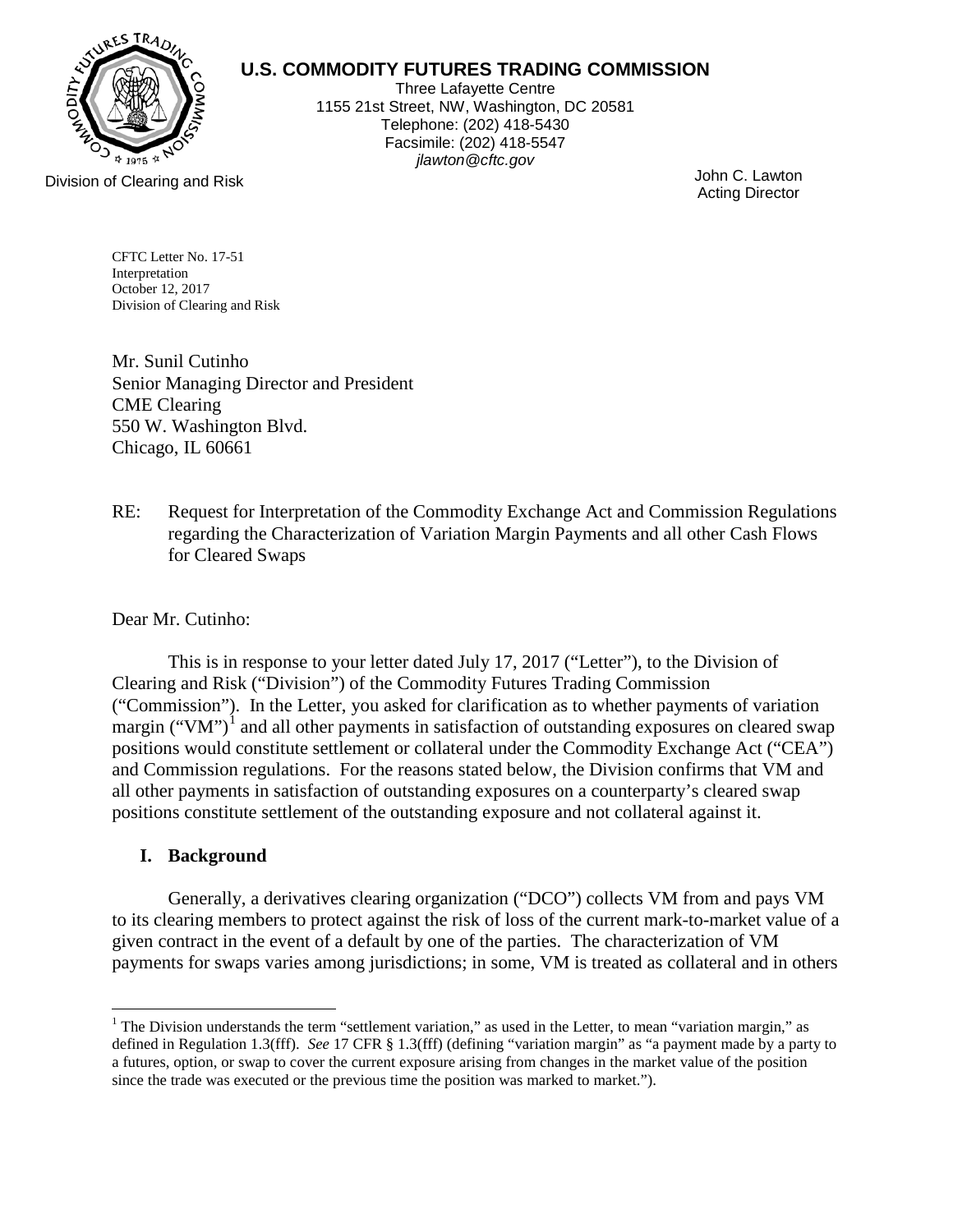$\overline{a}$ 

as settlement.<sup>[2](#page-1-0)</sup> While both models are intended to achieve the same exposure-mitigating objective, they differ in their implications for the rights and obligations of the counterparties.

a. Collateralized-to-Market Model

Under the collateralized-to-market model, parties exchange daily payments of VM collateral via their DCO. A party that has received collateral also commonly pays interest (known as price alignment interest, or "PAI") to its counterparty on that collateral. PAI is designed to replicate the practice in the uncleared markets, where a counterparty that has received collateral pays interest to the party that posted the collateral. In cleared markets, PAI eliminates the basis risk that would otherwise exist between cleared and uncleared derivatives. Thus, PAI represents the interest that would be paid on any collateral posted in connection with an uncleared swap contract.

While VM payments collateralize a party's mark-to-market exposure on a given day, the exposure between counterparties carries forward through the life of the contract, with its value moving over time and being collateralized by subsequent VM payments. If the exposure of the party that has received VM collateral on one day decreases over the course of the next day, that party will be obligated to return collateral to its counterparty and, depending on the amount by which its exposure has decreased, may need to provide further collateral to its counterparty.

b. Settled-to-Market Model

Under the settled-to-market model, parties also exchange daily payments via their DCO. In order to fully replicate the economics of the collateralized-to-market model, parties under the settled-to-market model exchange payments of price alignment amount ("PAA"), which are equal to the PAI payments that they would exchange under the collateralized-to-market model. Thus, PAA serves as an economic adjustment that represents the interest that could be earned if VM payments associated with cleared swap positions had instead been deposited as collateral to support uncleared swap contracts.

Unlike the collateralized-to-market model, however, these payments settle the outstanding exposure of the counterparties. Over the course of the following day, the parties' outstanding exposure will change and, while a new payment will be needed to settle the new end-of-day exposure, neither party will be required to return any amount paid to it to settle a previous day's exposure.

<span id="page-1-0"></span> $2$  For example, European Union law requires daily VM payments, but does not specify whether such payments are required to be settled to market or collateralized to market. By way of contrast, Japanese law permits only the collateralized-to-market model.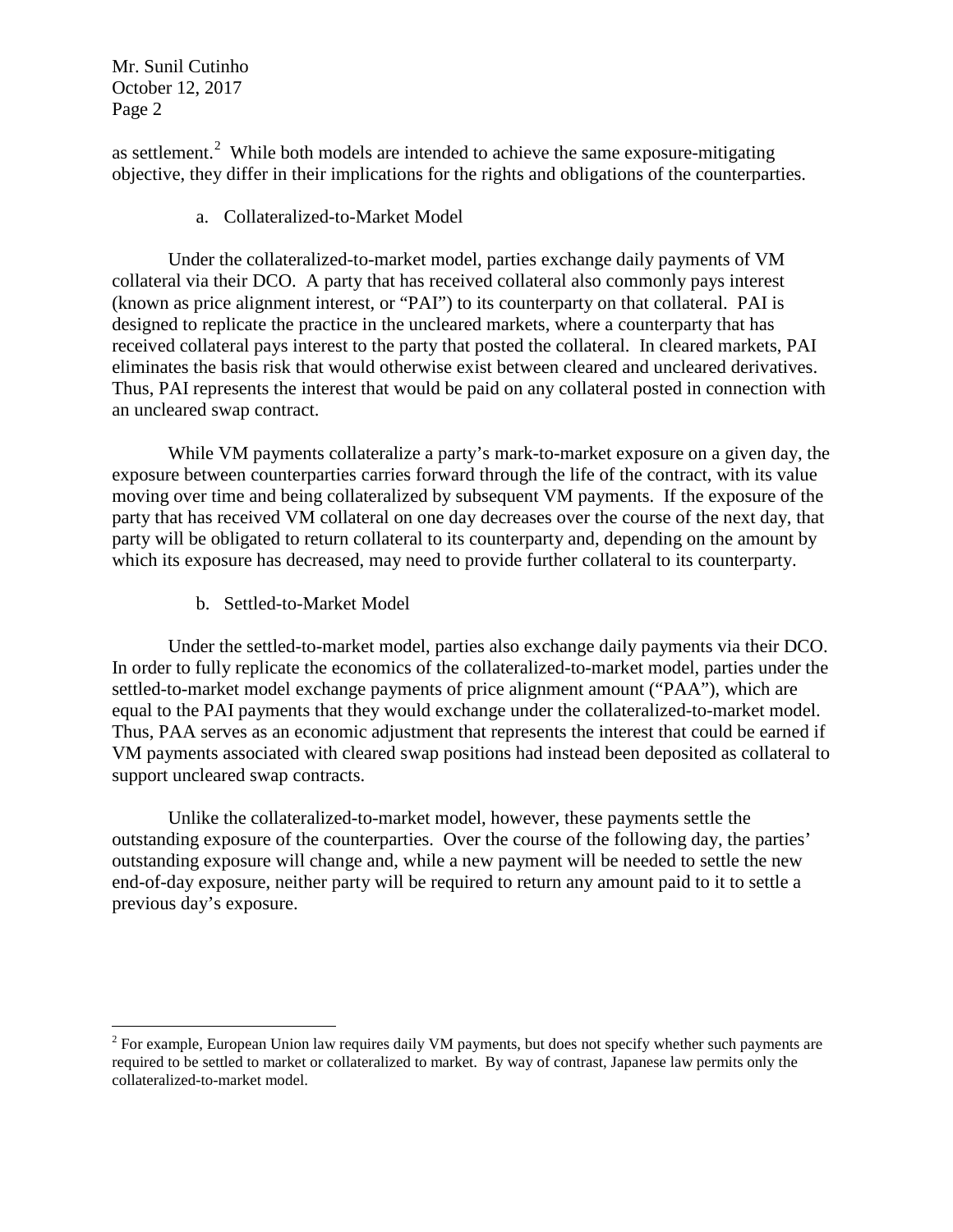#### **II. Requirements under the CEA and Commission Regulations**

#### a. CEA Section  $5b(c)(2)(E)$  and Regulation 39.14 – Settlement Procedures

The CEA and Commission regulations require that a DCO effect a settlement at least once each business day<sup>[3](#page-2-0)</sup> and ensure that settlements are final when effected.<sup>[4](#page-2-1)</sup> Under Regulation 39.14(a)(1), "settlement" is defined as "[p]ayment and receipt of variation margin for futures, options, and swaps," and "[a]ll other cash flows collected from or paid to each clearing member, including but not limited to, payments related to swaps such as coupon payments."[5](#page-2-2)

When proposing Regulation 39.14, the Commission received comments from market participants requesting that the Commission recognize clearing models that do not require daily VM payments and collections but permit accrual accounting with respect to certain energy products.<sup>[6](#page-2-3)</sup> In response, the Commission distinguished daily VM payments from "alternative risk management frameworks" that carry forward the daily accrual of gains and losses. The Commission noted that it had not proposed and was not adopting a rule permitting exemptions for these alternative frameworks. Instead, the Commission stated that a DCO may petition the Commission for an exemption if it believes that it can demonstrate that the daily accrual of gains and losses provides the same protection to the DCO as would daily VM payments and collections. Thus, the Commission indicated that VM payments do not involve the carrying forward of daily accruals of gains and losses. Instead, VM payments settle the counterparties' outstanding exposures and reset the given contract's present value on a daily basis.<sup>[7](#page-2-4)</sup>

<span id="page-2-2"></span> $5$  17 CFR § 39.14(a)(1)(i), (v).

<span id="page-2-3"></span> $6$  Natural Gas Exchange Inc. ("NGX"), a registered DCO, noted that its clearing model generally does not require daily VM payments and collections, and that settlement on its energy contracts occurs only on a monthly basis, after clearing member obligations have been netted, consistent with practices in the cash market and with the end-user nature of the vast majority of NGX clearing members.

NASDAQ OMX Commodities Clearing Company ("NOCC") intended to develop a clearinghouse that would clear energy products, including commercial forward contracts and financial forwards. While gains and losses on the commercial forward contracts and financial forwards would be calculated daily, they would accrue throughout the delivery period and following the delivery period, and would not be cash settled until final payment occurred approximately three weeks after the month in which the commodity was delivered. As a result, NOCC requested that the Commission adopt a rule that would permit exemptions for alternative risk management frameworks, which would provide DCOs with the ability to demonstrate to the Commission that daily accrual settlement of VM is a sound practice appropriately tailored to the unique characteristics of the cash energy markets and market participants for which NOCC was seeking to provide the benefits of clearing. *See* Derivatives Clearing Organization General Provisions and Core Principles, 76 Fed. Reg. 69,334, 69,386 (Nov. 8, 2011).

<span id="page-2-4"></span> $^7$  *Id.* 

<span id="page-2-0"></span> $\overline{a}$ <sup>3</sup> *See* 7 U.S.C. § 7a-1(c)(2)(E)(i) (stating that each DCO shall "complete money settlements on a timely basis (but not less frequently than once each business day)"); and 17 CFR § 39.14(b) (requiring that a DCO "effect a settlement with each clearing member at least once each business day").

<span id="page-2-1"></span><sup>4</sup> *See* 7 U.S.C. § 7a-1(c)(2)(E)(iii) (requiring that each DCO "ensure that money settlements are final when effected"); and 17 CFR § 39.14(d) (requiring that a DCO "ensure that settlements are final when effected by ensuring that it has entered into legal agreements that state that settlement fund transfers are irrevocable and unconditional no later than when the [DCO's] accounts are debited or credited").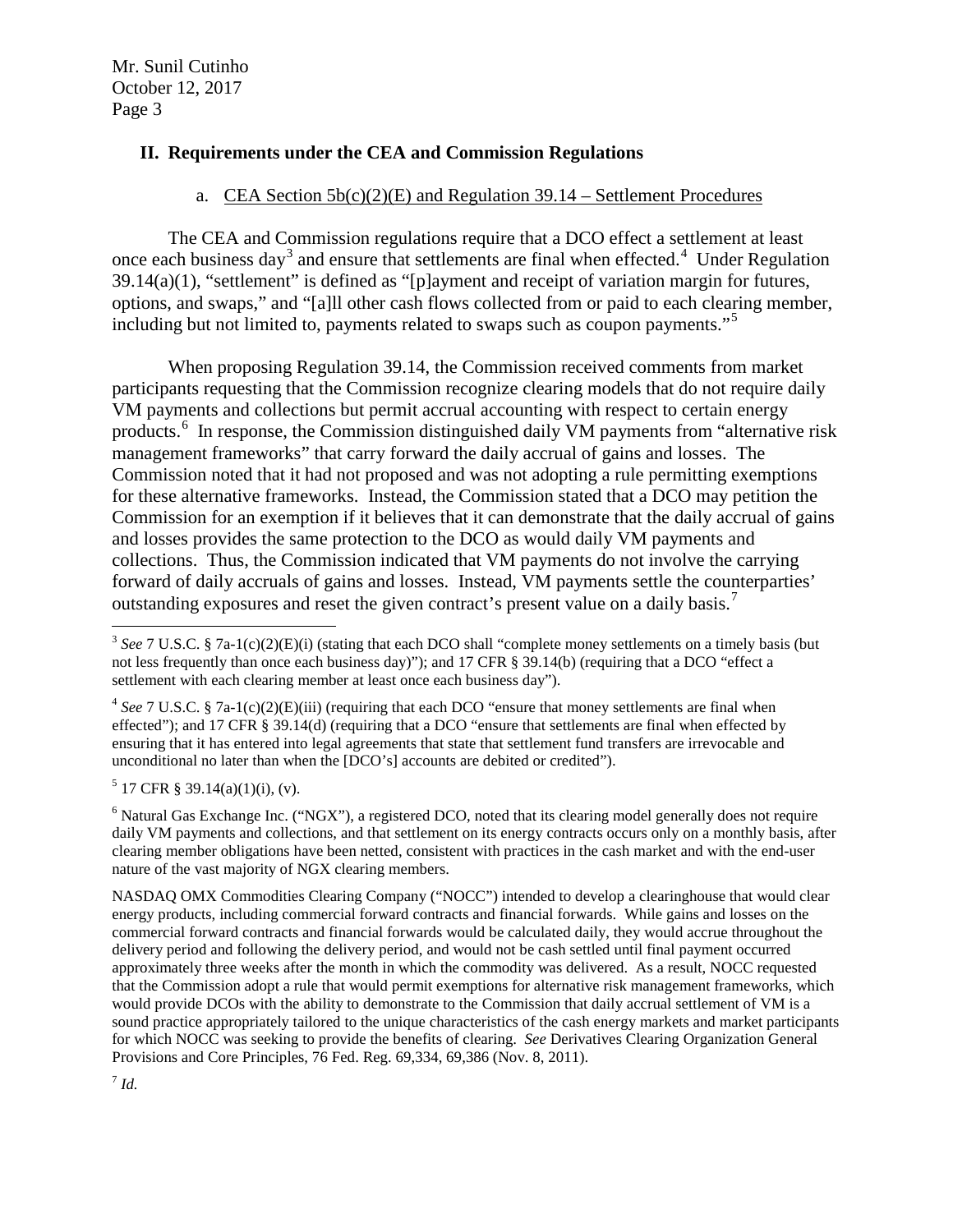Furthermore, when proposing the definition of "settlement" in Regulation 39.14(a)(1), the Commission received comments regarding the payment of PAA. The commenters argued that posting VM for swaps should not be viewed as "settling" the present value of the trade, noting that PAA would still be paid on VM for cleared swap positions. $8\,$  $8\,$  In response, the Commission emphasized that it proposed a broad definition of "settlement" to encompass all cash flows between a clearing member and a DCO.<sup>[9](#page-3-1)</sup> Therefore, the Commission acknowledged that all cash flows, including PAA, are characterized as settlement.

#### b. Regulation 22.3 – Treatment of Cleared Swaps Customer Collateral

Regulation 22.3 sets forth requirements for DCO treatment of cleared swaps customer collateral. Specifically, Regulation 22.3(a) requires a DCO to treat cleared swaps customer collateral deposited by a futures commission merchant ("FCM") as belonging to the cleared swaps customers of that FCM, and Regulation 22.3(b) requires a DCO to segregate all cleared swaps customer collateral it holds either with itself or with a permitted depository.<sup>[10](#page-3-2)</sup>

When proposing Regulation 22.3, the Commission received comments from market participants regarding the definition of "cleared swaps customer collateral."<sup>[11](#page-3-3)</sup> Specifically, commenters stated that the definition of cleared swaps customer collateral does not distinguish between initial margin and VM. The commenters expressed concerns that, if VM is considered collateral, Regulations 22.3(a) and 22.3(b) would prevent a DCO from taking cleared swaps customer collateral received as VM from one FCM and transferring it to an FCM whose customers are on the opposite side of the relevant trades. A commenter asked the Commission to confirm that a DCO may pass VM to the receiving party "if such [VM] is characterized as collateral and not as a settlement payment *by the parties to the swap*."[12](#page-3-4)

 $\overline{a}$ 

<span id="page-3-0"></span><sup>&</sup>lt;sup>8</sup> See id. at 69,385 (discussing comments from the International Swaps and Derivatives Association and the Futures Industry Association).

<span id="page-3-1"></span><sup>9</sup> *Id.* at 69,386.

<span id="page-3-2"></span><sup>10</sup> *See* 17 CFR § 22.3(a), (b).

<span id="page-3-3"></span><sup>&</sup>lt;sup>11</sup> See Protection of Cleared Swaps Customer Contracts and Collateral; Conforming Amendments to the Commodity Broker Bankruptcy Provisions, 77 Fed. Reg. 6,336, 6,354 (Feb. 7, 2012). "Cleared swaps customer collateral" is defined as "all money, securities, or other property received by [an FCM] or by a [DCO] from, for, or on behalf of a Cleared Swaps Customer, which money, securities, or other property: (i) Is intended to or does margin, guarantee, or secure a Cleared Swap; or (ii) Constitutes, if a Cleared Swap is in the form or nature of an option, the settlement value of such option." 17 CFR § 22.1. "Cleared swaps customer collateral" also includes "accruals, *i.e.*, all money, securities, or other property that [an FCM] or [DCO] receives, directly or indirectly, which is incident to or results from a Cleared Swap that [an FCM] intermediates for a Cleared Swaps Customer." *Id.*

<span id="page-3-4"></span><sup>&</sup>lt;sup>12</sup> See Protection of Cleared Swaps Customer Contracts and Collateral; Conforming Amendments to the Commodity Broker Bankruptcy Provisions, 77 Fed. Reg. at 6,354 (discussing comments from the International Swaps and Derivatives Association and the Futures Industry Association).